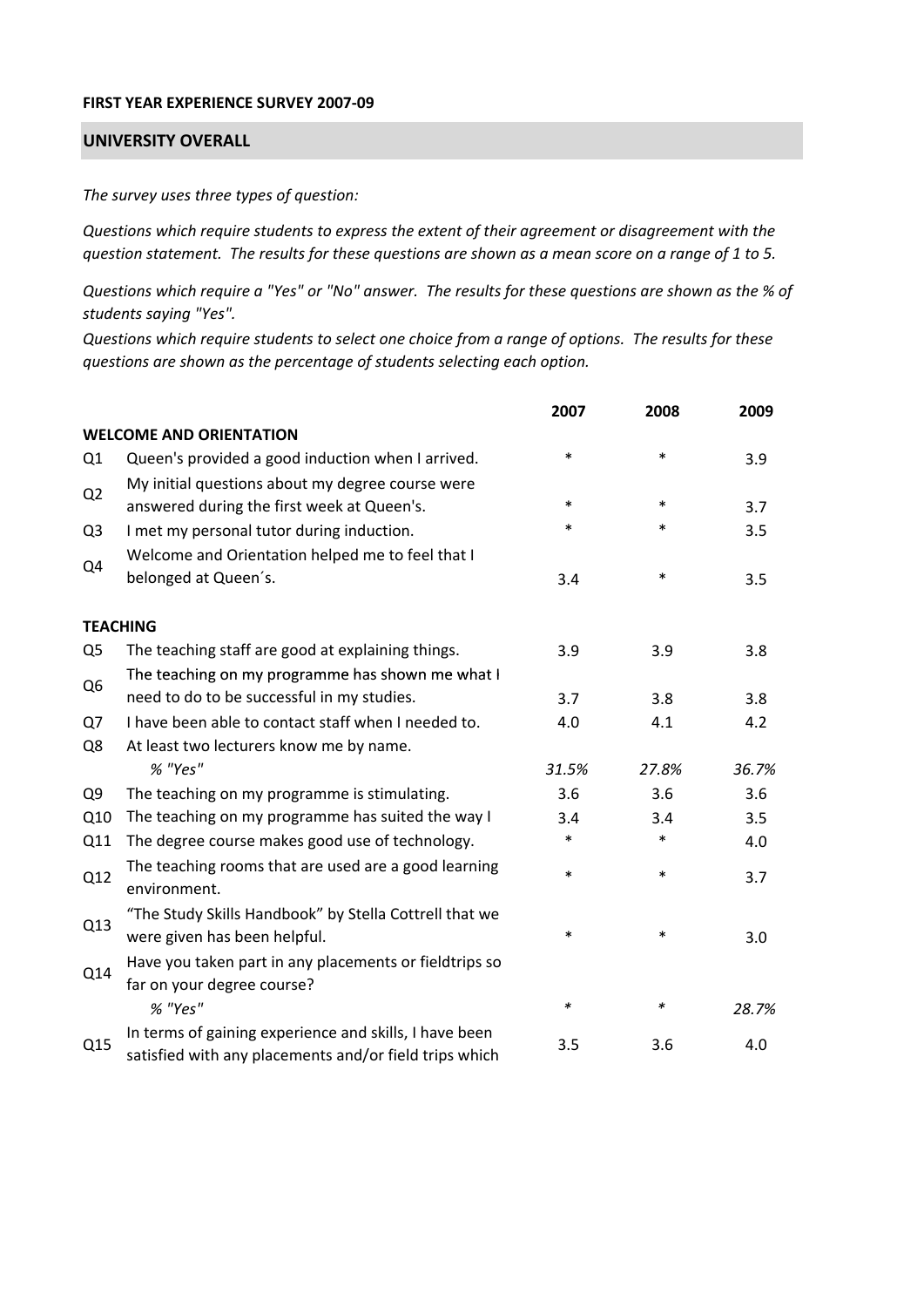|                 |                                                                                                      | 2007   | 2008   | 2009   |
|-----------------|------------------------------------------------------------------------------------------------------|--------|--------|--------|
|                 | <b>ASSESSMENT AND FEEDBACK</b>                                                                       |        |        |        |
| Q16             | Feedback on my work has been prompt (within three<br>weeks of submission of the work).               | 3.6    | 3.5    | 3.6    |
| Q17             | Feedback on my work has helped me in my learning.                                                    | 3.6    | 3.6    | 3.6    |
| Q18             | The criteria used in assessing work were made clear at<br>the beginning of my programme.             | 3.6    | 3.7    | 3.7    |
| Q19             | I am satisfied with my academic performance on my<br>modules.                                        | 3.5    | 3.6    | 3.6    |
|                 | <b>LEARNING RESOURCES</b>                                                                            |        |        |        |
| Q <sub>20</sub> | The library resources (eg, books, journals) are good<br>enough for my needs.                         | 4.0    | 4.0    | 4.0    |
| Q21             | The library services (eg, borrower services, information,<br>training) are good enough for my needs. | 3.9    | 4.0    | 3.9    |
| Q <sub>22</sub> | I have been able to access computers when I needed to.                                               | 4.2    | 4.2    | 4.0    |
| <b>SERVICES</b> |                                                                                                      |        |        |        |
|                 | Where I have used them, I have been satisfied with the following:                                    |        |        |        |
| Q <sub>23</sub> | <b>Accommodation Office</b>                                                                          | 3.6    | 3.6    | 3.8    |
| Q24             | <b>Admissions Office</b>                                                                             | 4.0    | 3.9    | 3.8    |
| Q <sub>25</sub> | <b>Campus Eating Places</b>                                                                          | $\ast$ | $\ast$ | 3.8    |
| Q <sub>26</sub> | Careers Services, Work Placement Centre, Jobshop                                                     | 3.7    | 3.6    | 3.7    |
| Q27             | <b>Counselling Service</b>                                                                           | $\ast$ | $\ast$ | 3.4    |
| Q <sub>28</sub> | <b>Disability Services</b>                                                                           | 3.4    | 3.3    | 3.6    |
| Q <sub>29</sub> | <b>Health Services</b>                                                                               | 3.8    | 3.7    | $\ast$ |
| Q30             | <b>Finance Office</b>                                                                                | 3.8    | 3.8    | 3.7    |
| Q31             | Learning Development Service                                                                         | $\ast$ | $\ast$ | 3.6    |
| Q <sub>32</sub> | Queen's International                                                                                | 3.3    | 3.1    | 3.3    |
| Q <sub>33</sub> | Queen's Sport (PEC)                                                                                  | $\ast$ | $\ast$ | 3.9    |
| Q34             | Student Jobshop                                                                                      | $\ast$ | $\ast$ | 3.4    |
| Q <sub>35</sub> | <b>Student Records and Examinations</b>                                                              | 3.9    | 3.7    | 3.8    |
| Q36             | <b>Student Support</b>                                                                               | 3.7    | 3.7    | $\ast$ |
| Q <sub>37</sub> | <b>Student Guidance Centre</b>                                                                       | $\ast$ | 4.0    | 4.0    |
| Q38             | <b>Students' Union</b>                                                                               | *      | $\ast$ | 4.3    |
| Q39             | University Clubs and Societies                                                                       | *      | $\ast$ | 3.6    |
| Q40             | The Students' Union has enhanced my experience at<br>Queen's                                         | $\ast$ | $\ast$ | 4.0    |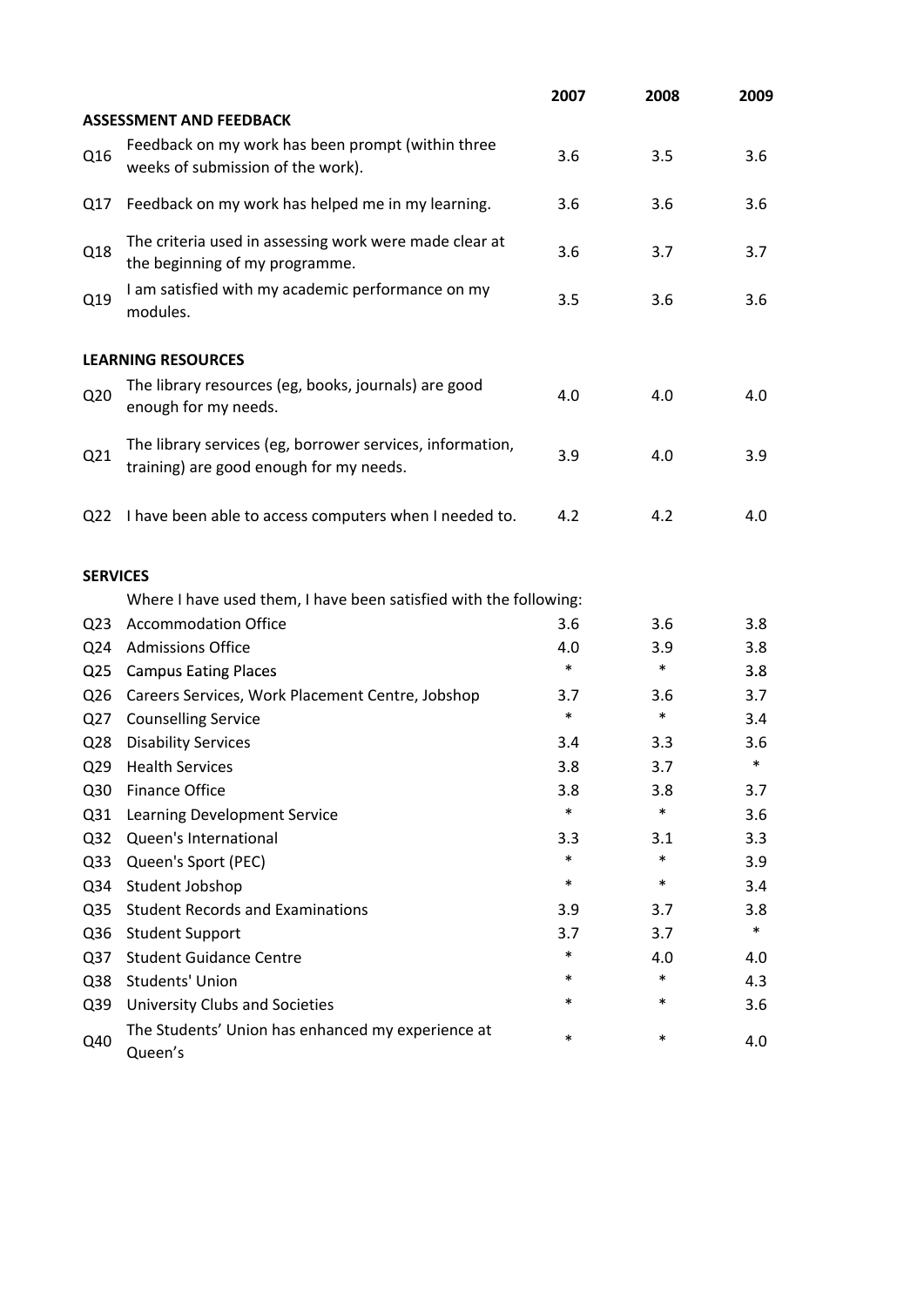|                 |                                                                                                  | 2007   | 2008   | 2009 |
|-----------------|--------------------------------------------------------------------------------------------------|--------|--------|------|
| <b>ADVICE</b>   |                                                                                                  |        |        |      |
|                 | I have received sufficient guidance about the academic choices open to me:                       |        |        |      |
| Q41             | Pre-Admission (from Admissions Office)                                                           | 3.4    | 3.5    | 3.3  |
| Q42             | Post-admission (from Schools, Academic Staff)                                                    | 3.4    | 3.5    | 3.4  |
| Q43             | From other staff in the School (once I had arrived at                                            | *      | $\ast$ | 3.4  |
| Q44             | Queen's information on tuition fees and bursaries was<br>helpful.                                | $\ast$ | $\ast$ | 3.4  |
|                 | The most useful source of information on tuition fees                                            |        |        |      |
| Q45             | and financial support was:                                                                       |        |        |      |
|                 | Secondary School                                                                                 | 23.7%  | 24.5%  | ∗    |
|                 | E&LB/LEA                                                                                         | 30.7%  | 27.4%  | *    |
|                 | <b>UCAS</b>                                                                                      | 14.0%  | 13.8%  |      |
|                 | Queen's literature (leaflets, correspondence)                                                    | 13.8%  | 15.8%  | *    |
|                 | Queen's website                                                                                  | 9.8%   | 11.9%  | *    |
|                 | Other                                                                                            | 7.9%   | 6.7%   | *    |
|                 | PERSONAL DEVELOPMENT                                                                             |        |        |      |
| Q46             | My programme requires me to work with other<br>students.                                         | 3.9    | 4.0    | 4.0  |
| Q47             | I have received sufficient advice about Personal<br>Development Planning (PDP).                  | 2.8    | 2.9    | 3.0  |
| Q48             | I am not as motivated towards my studies as I should<br>be.                                      | 2.9    | 3.0    | 2.9  |
| Q49             | Having Personal Tutors for first year students is a good<br>idea.                                | $\ast$ | $\ast$ | 3.8  |
| Q50             | I haven't done the background reading expected of me.                                            | 3.1    | 3.2    | 3.1  |
| Q51             | Academic work at this level is harder than I expected it<br>to be.                               | 3.0    | 2.9    | 2.9  |
| Q <sub>52</sub> | I feel I have made the right choice of programme.                                                | 3.9    | 3.9    | 4.0  |
| Q53             | I know what I want to do when I graduate.                                                        | 3.3    | 3.3    | 3.3  |
| Q54             | I am confident that my programme will lead to a job at<br>a level that matches my qualification. | 3.8    | 3.8    | 3.8  |
| Q <sub>55</sub> | I enjoy the social side of being at Queen's.                                                     | 4.0    | 4.0    | 4.0  |
| Q56             | I know about Degree Plus.                                                                        | $\ast$ | $\ast$ | 2.8  |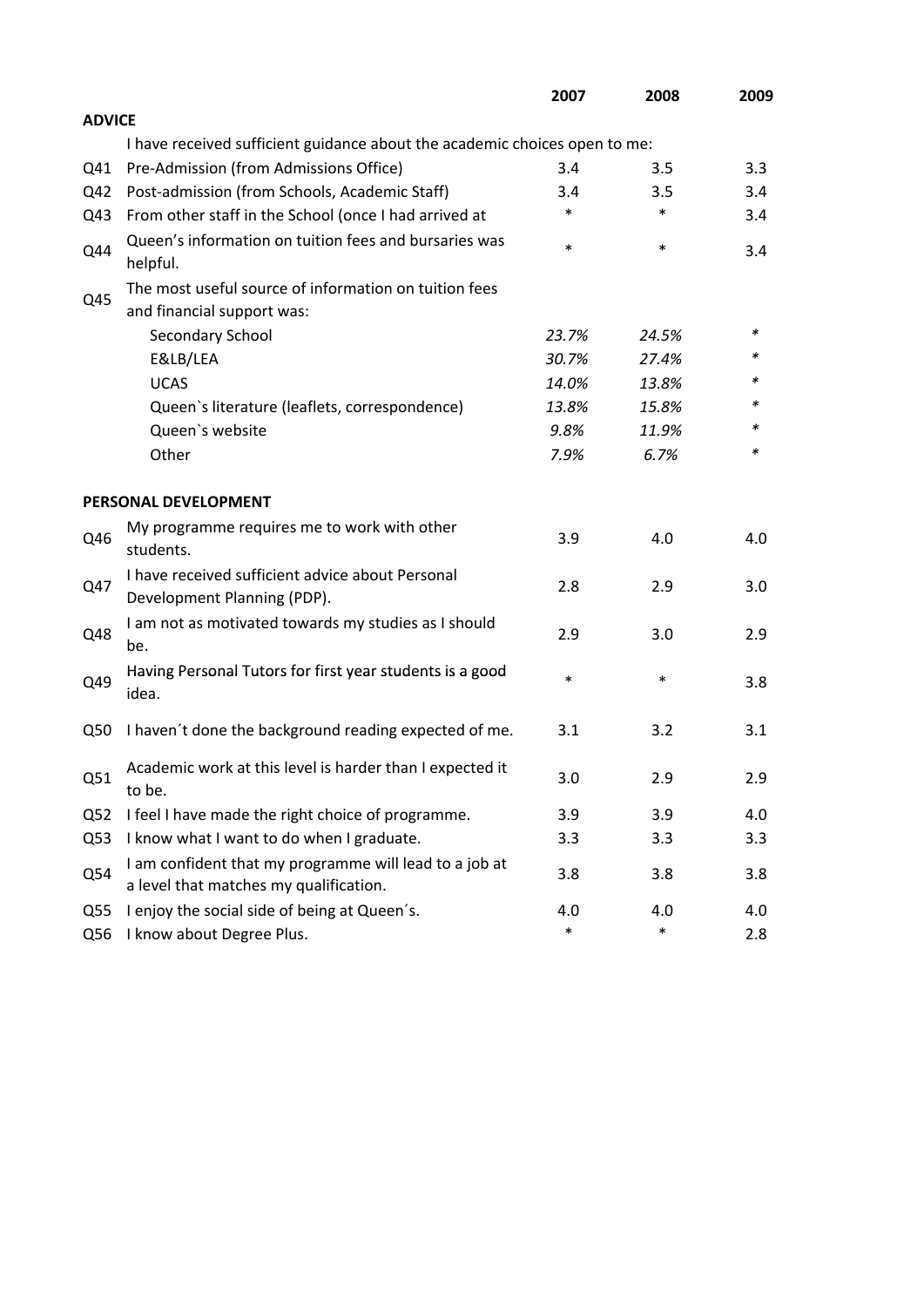|     |                                                                        | 2007  | 2008  | 2009  |
|-----|------------------------------------------------------------------------|-------|-------|-------|
|     | <b>ORGANISATION AND MANAGEMENT</b>                                     |       |       |       |
|     | How many hours of time-tabled classes (eg, lectures,                   |       |       |       |
| Q57 | tutorials, seminars, practicals) have you had scheduled                |       |       |       |
|     | $0 - 6$                                                                | 2.8%  | 2.0%  | 2.7%  |
|     | $7 - 12$                                                               | 41.8% | 40.4% | 41.0% |
|     | $13 - 18$                                                              | 23.3% | 22.3% | 19.4% |
|     | 19-24                                                                  | 22.6% | 22.0% | 21.6% |
|     | $25+$                                                                  | 9.0%  | 13.4% | 15.3% |
|     | How many days per week during term-time do you                         |       |       |       |
| Q58 | typically come to Queen's to study?                                    |       |       |       |
|     | 1                                                                      | 2.7%  | 2.4%  | 2.8%  |
|     | $\overline{2}$                                                         | 3.2%  | 2.1%  | 3.9%  |
|     | 3                                                                      | 11.2% | 10.9% | 10.2% |
|     | 4                                                                      | 31.1% | 28.7% | 27.7% |
|     | $5+$                                                                   | 51.8% | 55.9% | 55.3% |
|     |                                                                        |       |       |       |
|     | <b>STUDY LIFE BALANCE</b>                                              |       |       |       |
| Q59 | Where are you living while you are attending Queen's?                  |       |       |       |
|     | At Home                                                                | 42.5% | 41.0% | 40.0% |
|     | Other private accommodation                                            | 21.9% | 21.9% | 22.1% |
|     | University run accommodation                                           | 35.6% | 37.1% | 37.9% |
| Q60 | Have you been required to take on employment (part-                    |       |       |       |
|     | time, full-time) to finance yourself through university?               |       |       |       |
|     | % "Yes"                                                                | 63.9% | 66.5% | 62.8% |
| Q61 | Please select the number of hours you work in your job<br>per week:    |       |       |       |
|     | $1-5$                                                                  | 6.8%  | 7.6%  | 8.4%  |
|     | $6 - 10$                                                               | 29.8% | 33.0% | 31.7% |
|     | $10 - 15$                                                              | 34.9% | 34.6% | 36.0% |
|     | 16-20                                                                  | 20.8% | 18.7% | 17.0% |
|     | $21 - 25$                                                              | 5.2%  | 4.3%  | 3.5%  |
|     | $26+$                                                                  | 2.5%  | 1.7%  | 3.3%  |
| Q62 | I find it difficult to balance academic and other commitments such as: |       |       |       |
|     | Social Life                                                            | 2.9   | 2.9   | 2.8   |
|     | Work (part-time, full-time)                                            | 2.8   | 2.9   | 2.9   |
|     | Caring for others (parent, partner, children)                          | 3.0   | 3.2   | 3.1   |